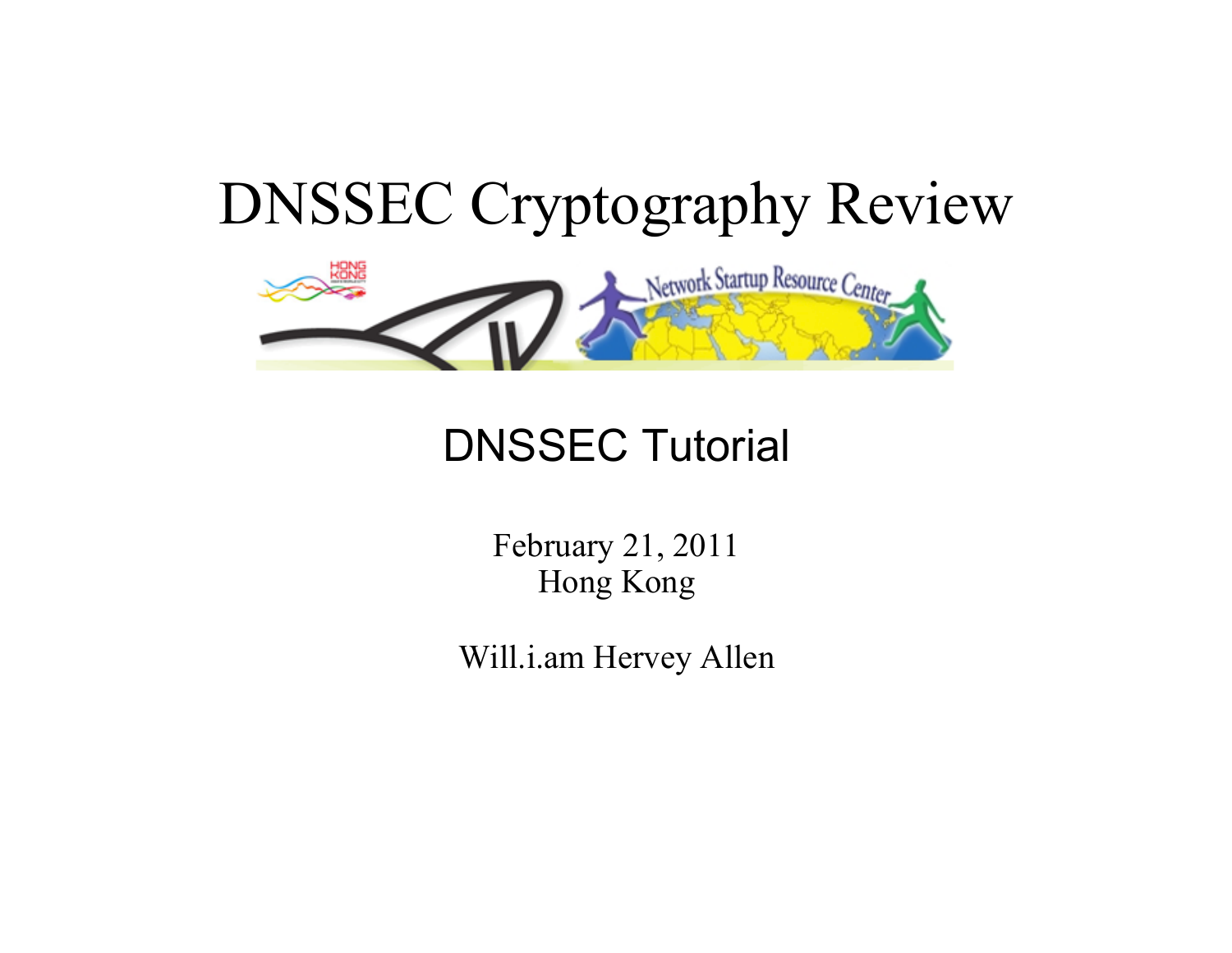# DNSSEC and Cryptography

#### **Key Concepts**

- Public / Private keys
- Hashes
- Digital signatures
- Chain of trust
- HSMs (Hardware Security Module)

Are at the core of DNSSEC. If these do not make sense, then DNSSEC will not make sense.

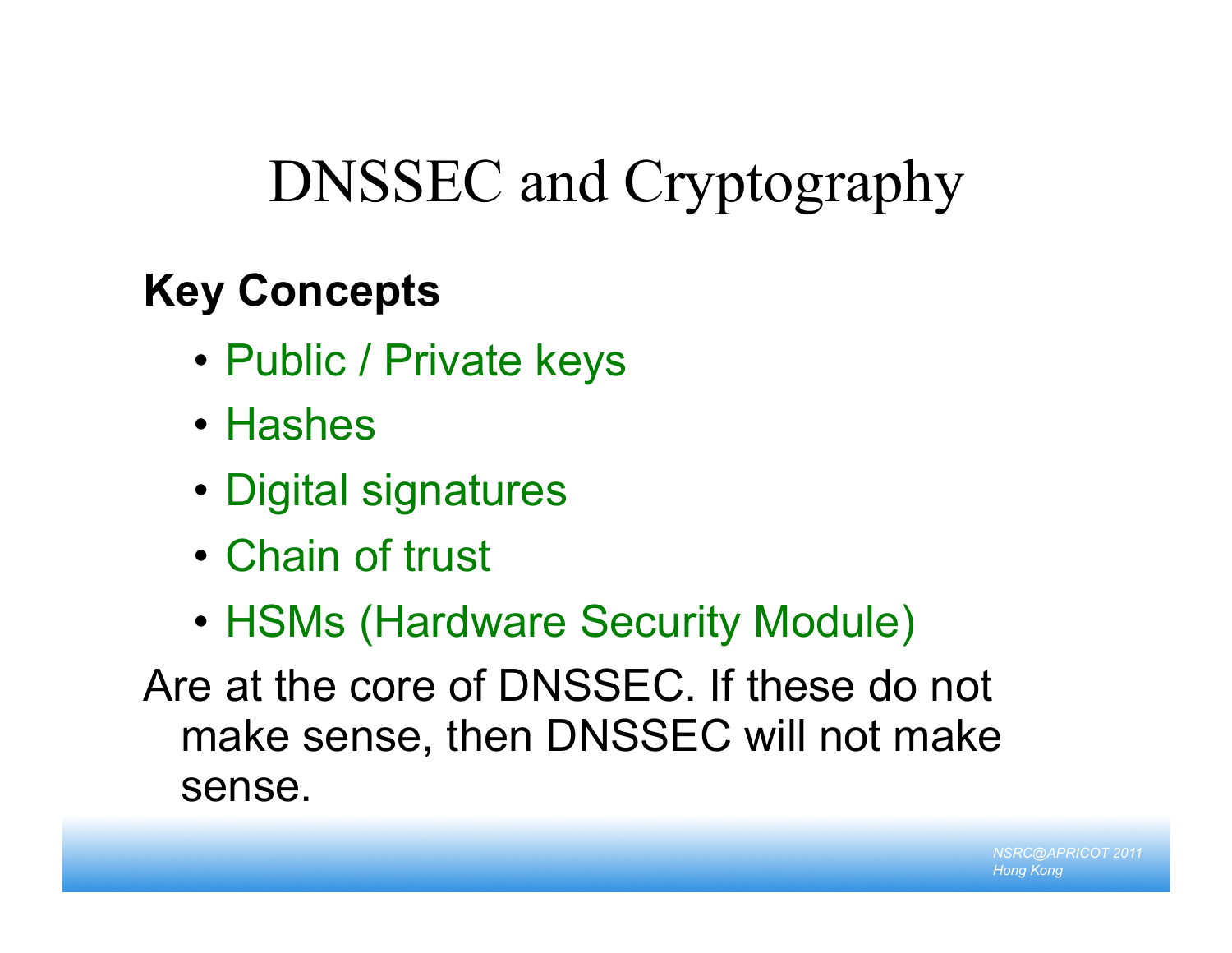# Ciphers ==> ciphertext

- We start with *plaintext*. Something you can read.
- We apply a mathematical algorithm to the plaintext.
- The algorithm is the *cipher*.
- The plaintext is turned in to *ciphertext*.
- Almost all ciphers were secret until recently.
- Creating a secure cipher is *HARD*.

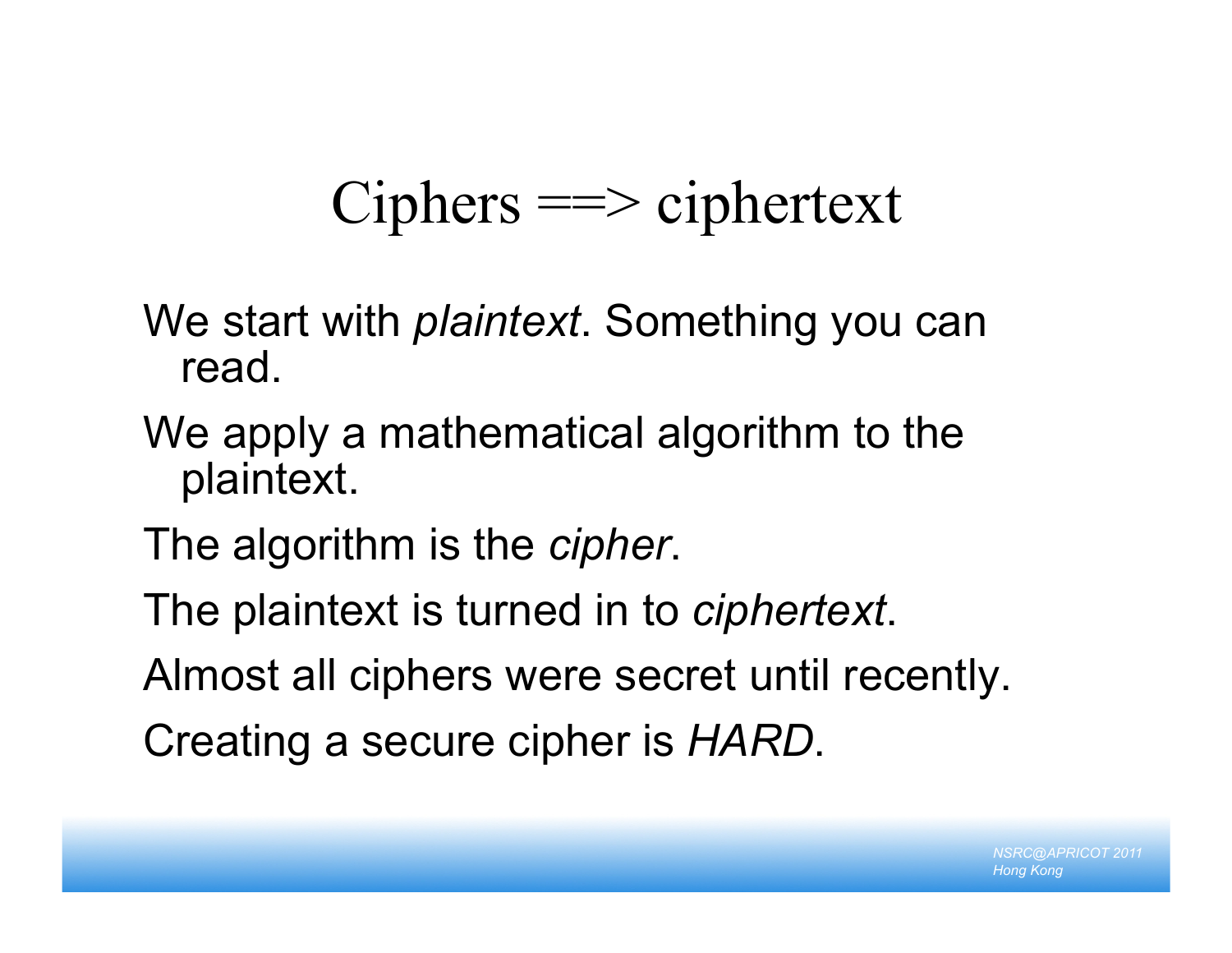### What it Looks Like

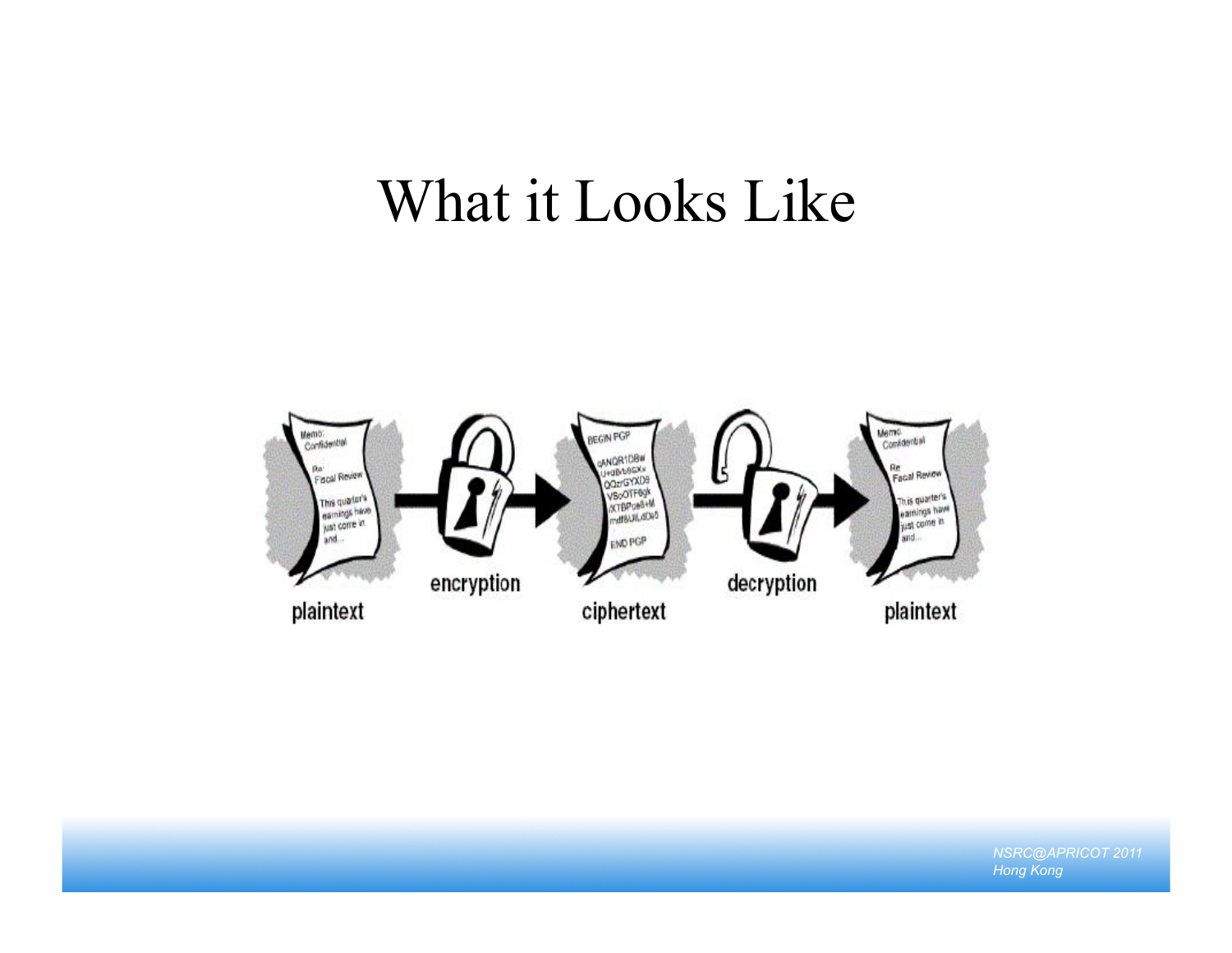# Keys

To create ciphertext and turn it back to plaintext we apply a key to the cipher.

- The security of the ciphertext rests with the key. This is a *critical* point. If someone gets your key, your data is compromised.
- This type of key is called a *private key*.
- This type of cipher system is efficient for large amounts of data.

This is a *symmetric cipher*.

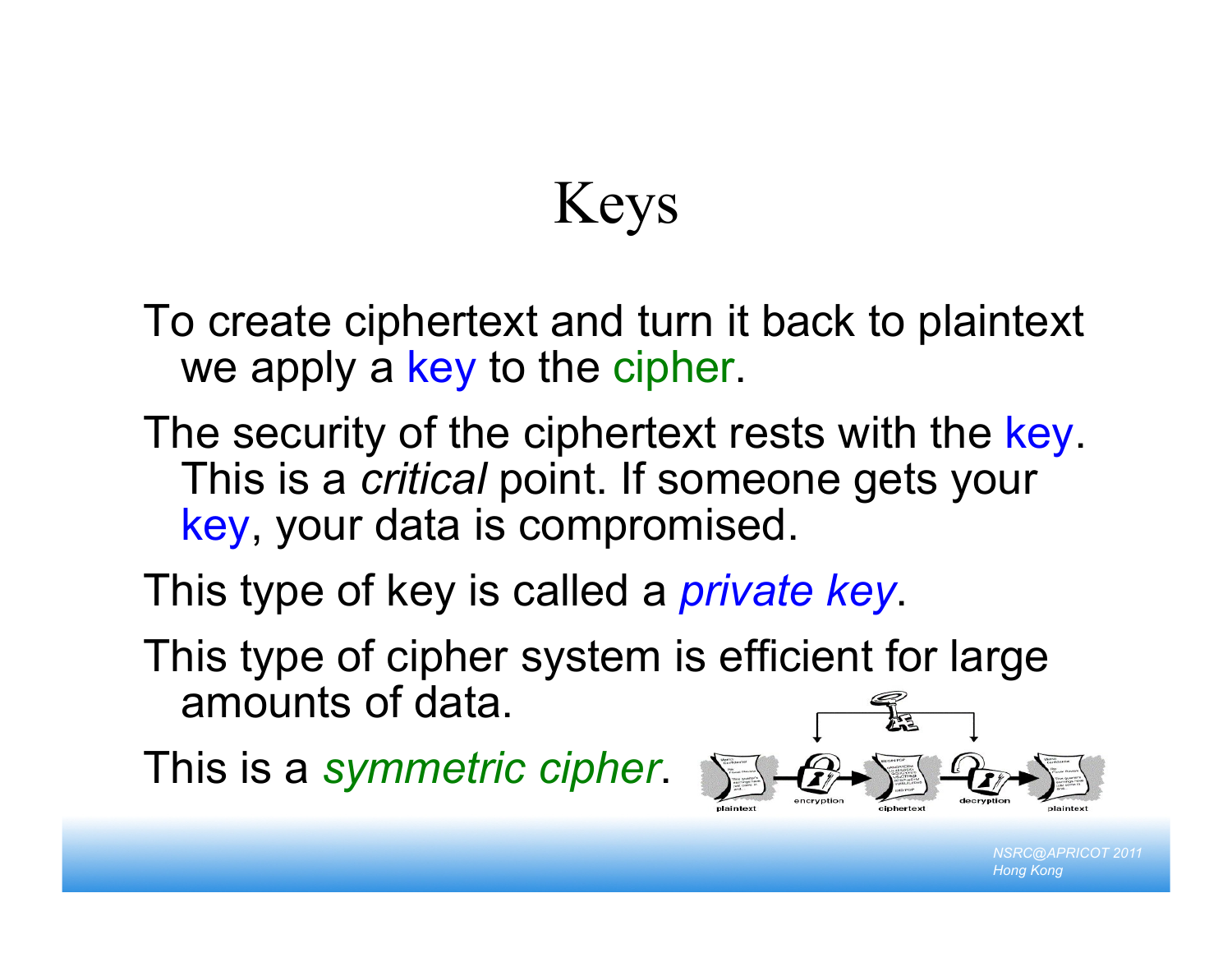# Symmetric Cipher

#### **Private Key/Symmetric Ciphers**



The same key is used to encrypt the document before sending and to decrypt it once it is received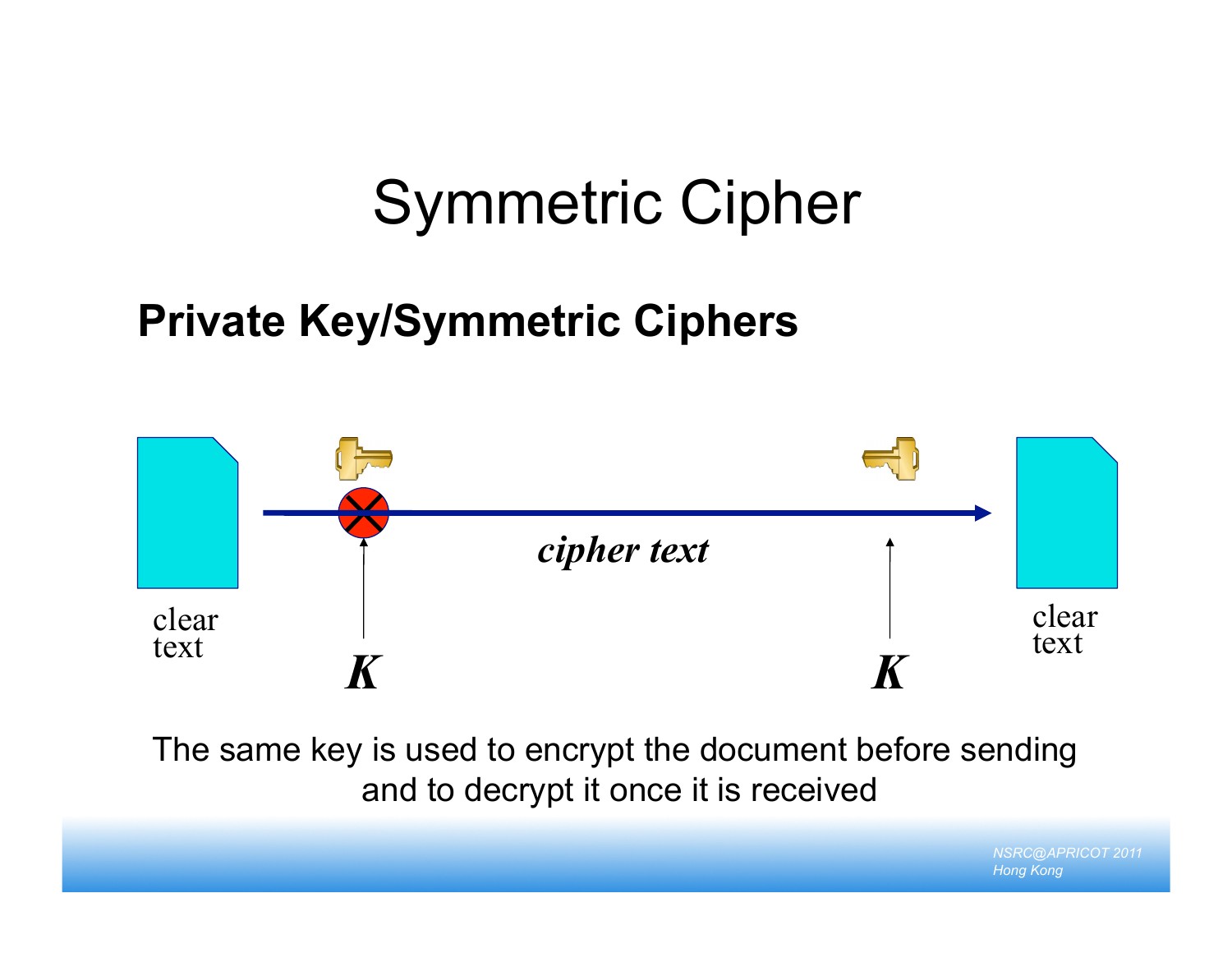## Features of Symmetric Ciphers

- Fast to encrypt and decrypt, suitable for large volumes of data
- A well-designed cipher is "only" subject to bruteforce attack; the strength is therefore directly related to the key length.
- Current recommendation is a key length of around 128 bits, for data protection around 20 years.\*
- Problem how do you distribute the keys?

\*See http://www.keylength.com/ for a good and fun discussion.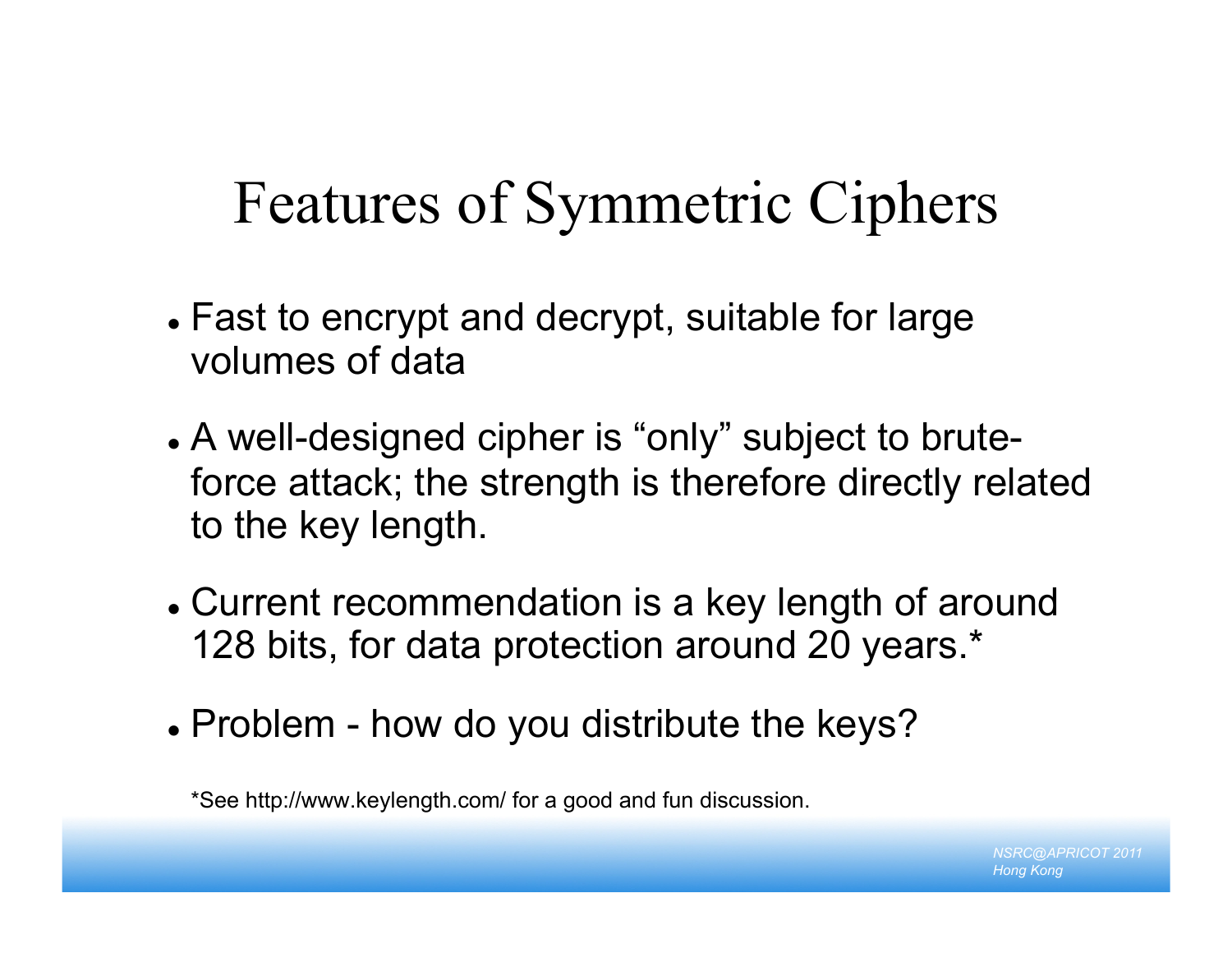## Examples of Symmetric Ciphers

- **DES** 56 bit key length, designed by US security service
- **3DES** effective key length 112 bits

**AES** *(Advanced Encryption Standard) - 128 to 256 bit key length* 

**Blowfish** - 128 bits, optimized for fast operation on 32-bit microprocessors



**IDEA** - 128 bits, patented (requires a license for commercial use)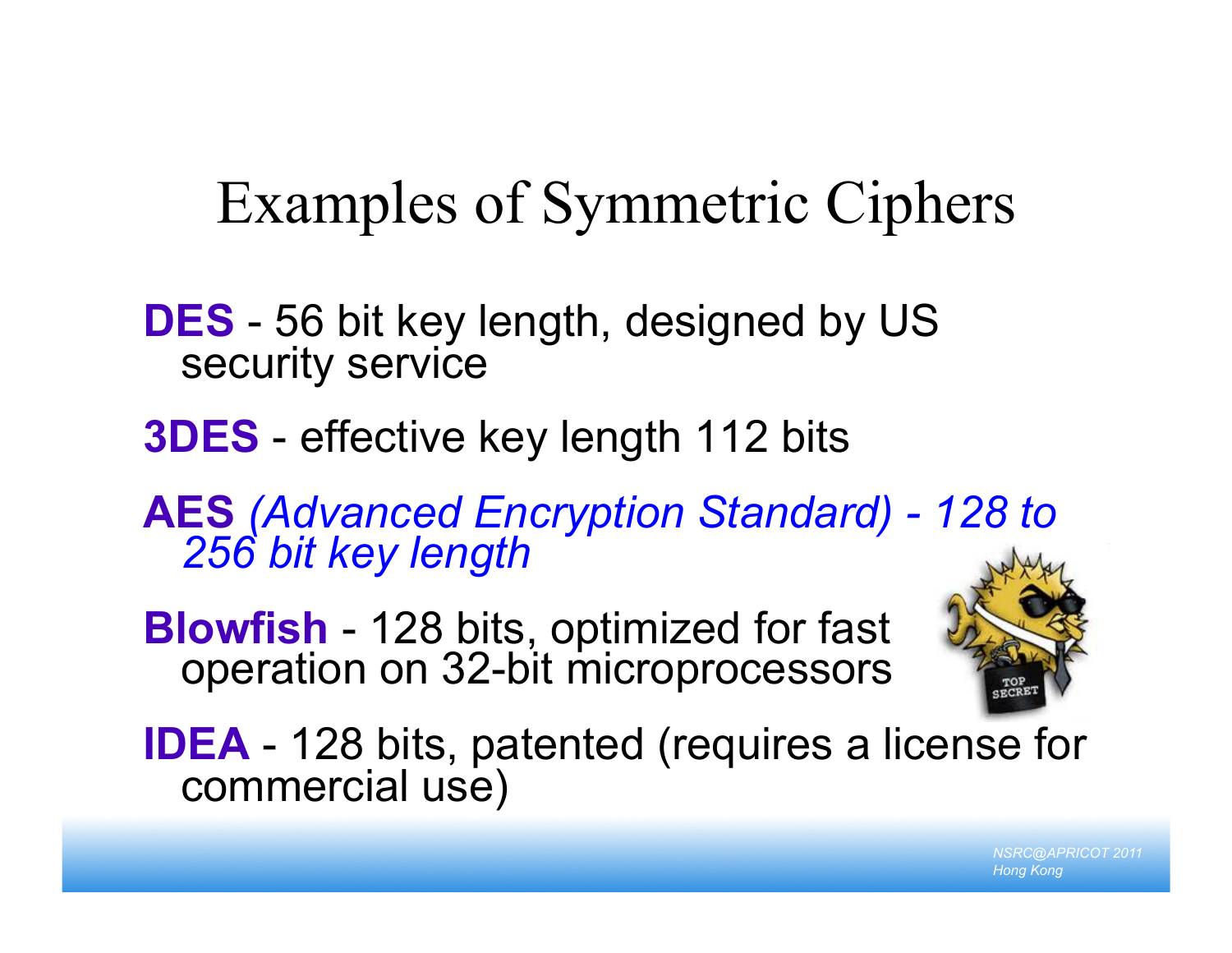## Public/Private Keys

We generate a cipher key pair. One key is the *private key*, the other is the *public key*.

The *private key* remains secret and should be protected.

The *public key* is freely distributable. It is related mathematically to the private key, but you cannot (easily) reverse engineer the *private key* from the *public key.*  private key

Use the *public key* to encrypt data. Only someone with the *private key* can decrypt.

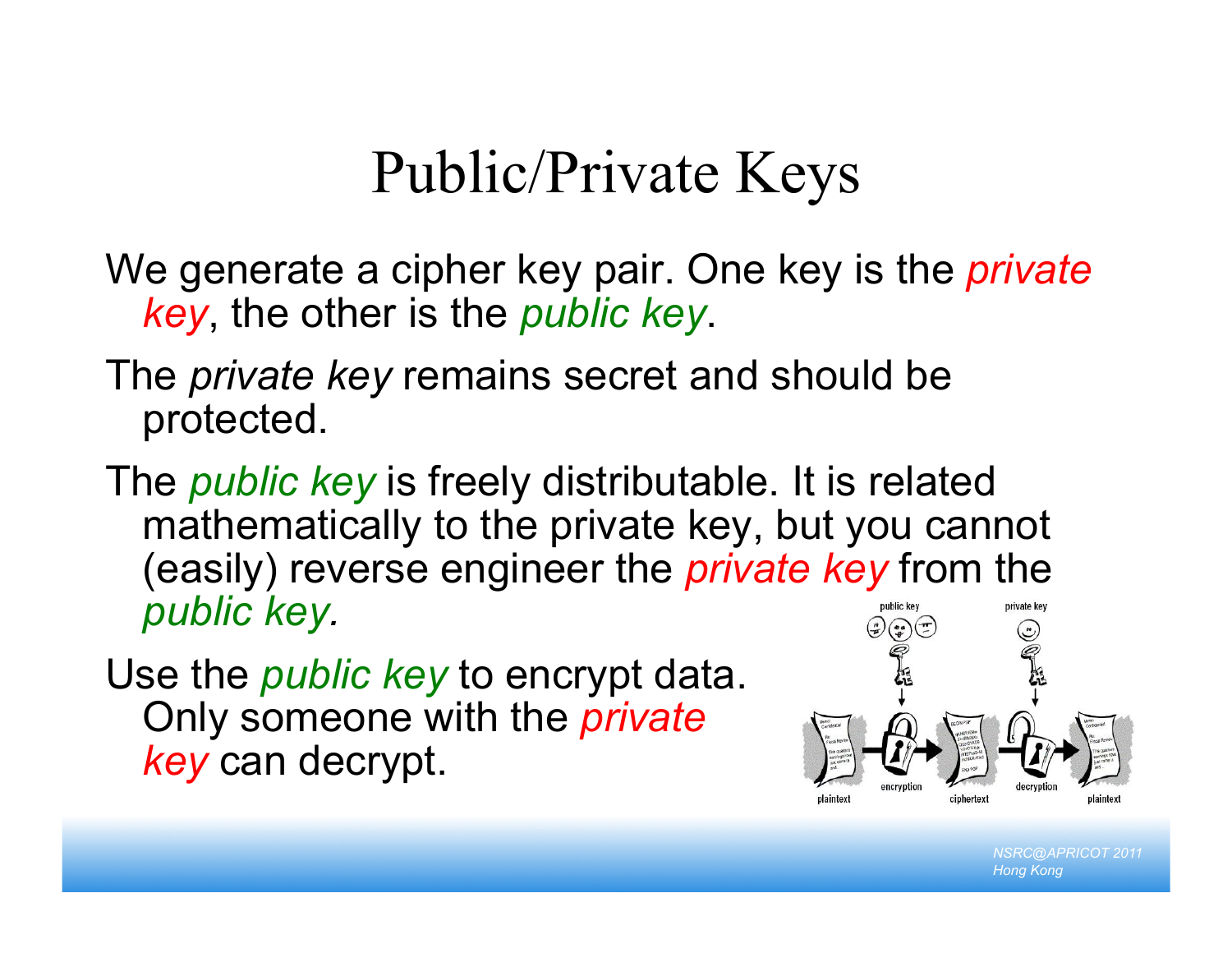#### Example (Public/Private Key pair):



(*public key*)

(*private key*)

One key is used to encrypt the document, a different key is used to decrypt it. *This is a big deal!*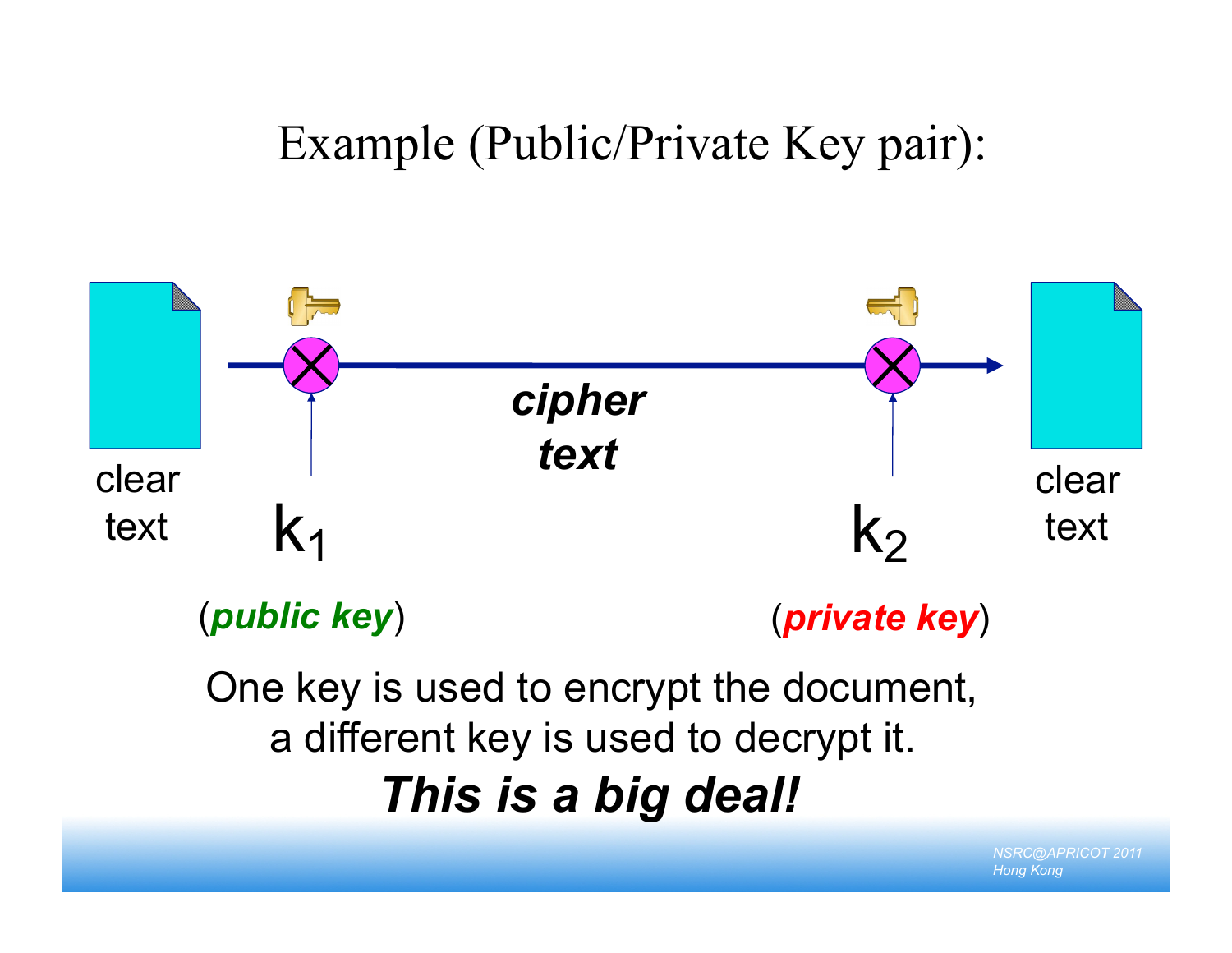## Less Efficient & Attackable

- Symmetric ciphers (one private key) are *much* more efficient. About 1000x more efficient than public key algorithms for data transmission!
- Attack on the public key is possible via chosen-plaintext attack. Thus, the public/ private key pair need to be large (2048 bits).

Remember, symmetric cipher attack is to steal the private key...

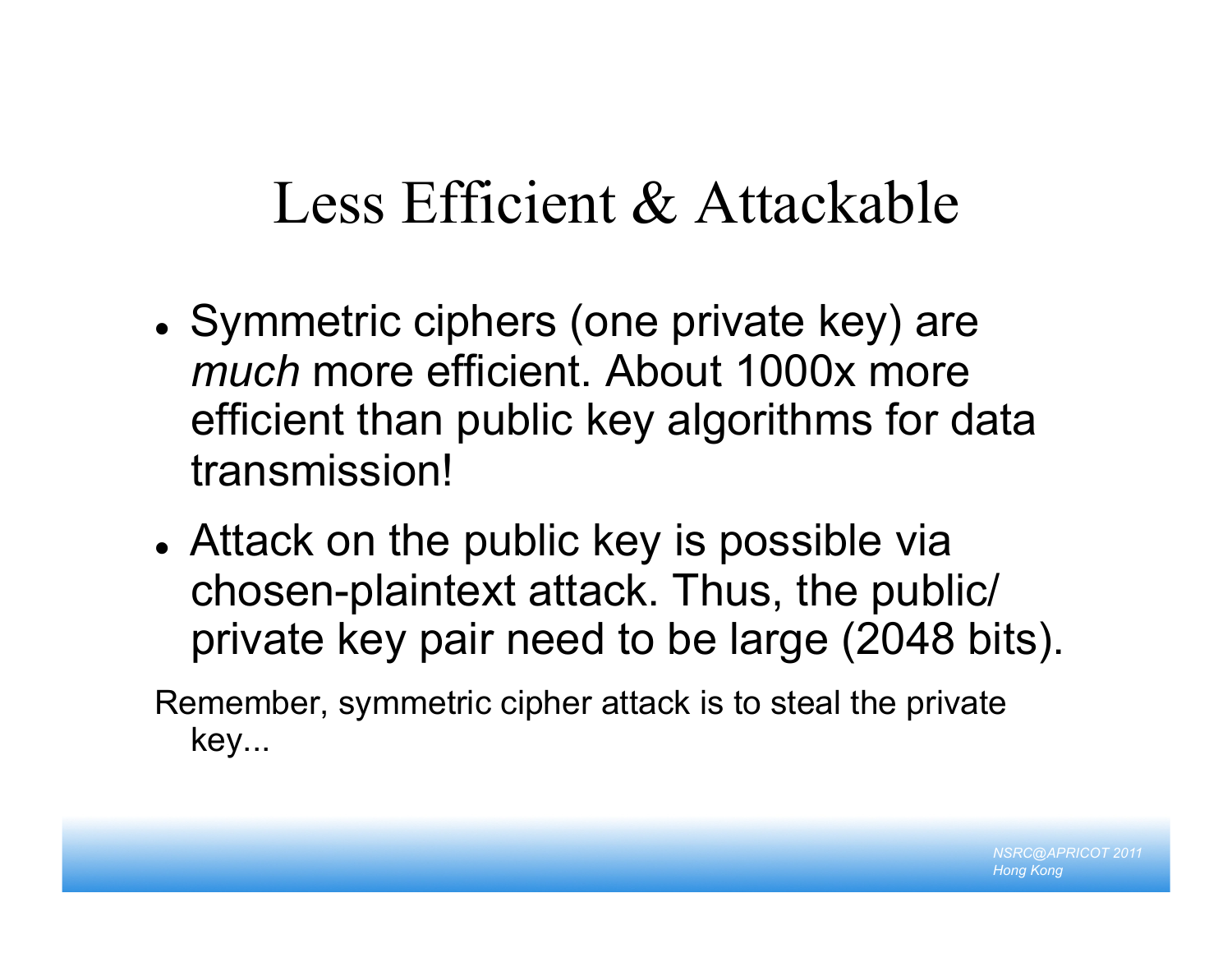## One-Way Hashing Functions

A mathematical function that generates a fixed length result regardless of the amount of data you pass through it. Generally very fast.

- You cannot generate the original data from the fixed-length result.
- Hopefully you cannot find two sets of data that produce the same fixed-length result. If you do this is called a *collision*.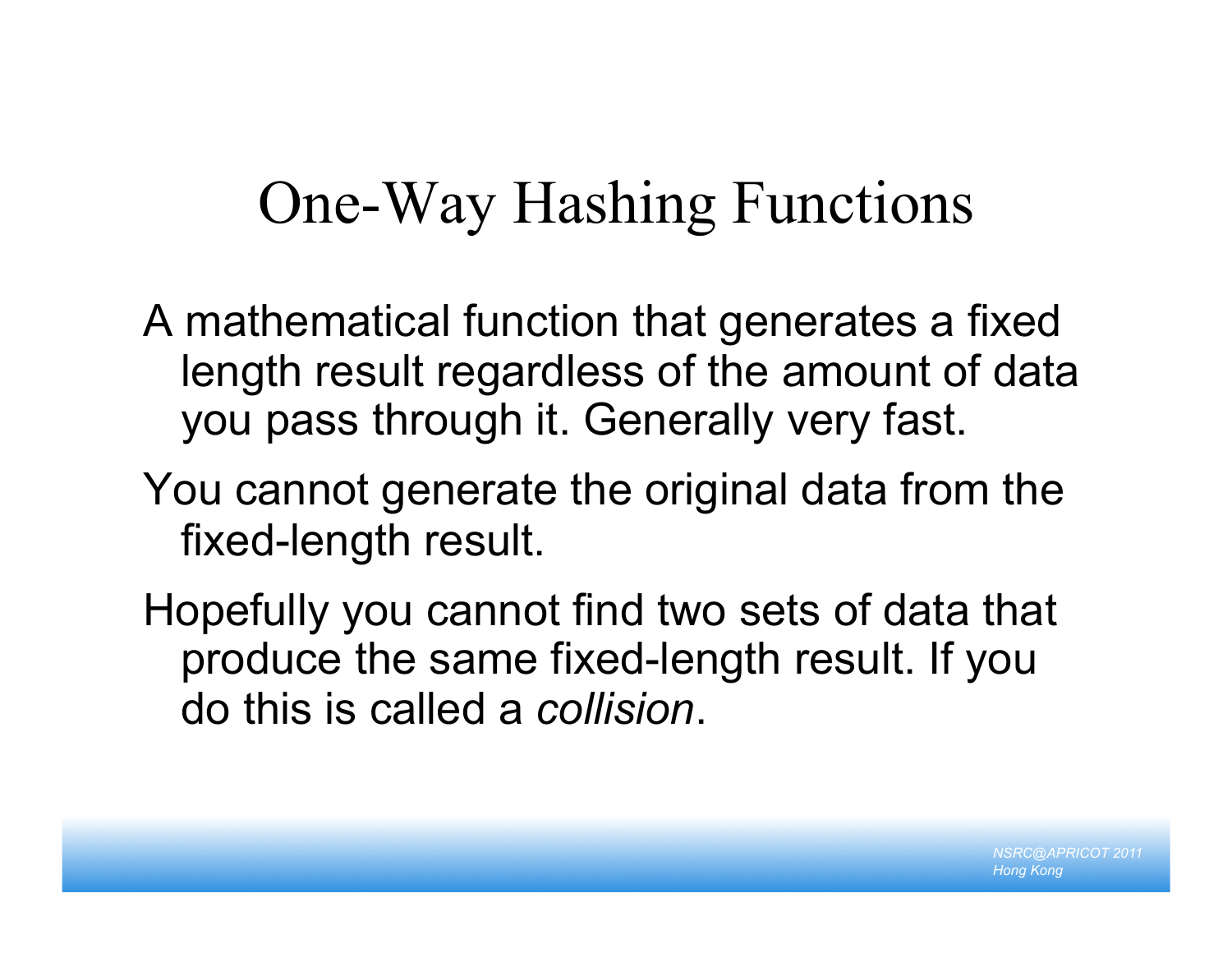# Hashing Function Examples

- Unix *crypt*() function, based on DES, 56 bits (*not secure)*
- *MD5* (Message Digest 5) 128 bit hash (**deprecated**)
- *SHA1* (Secure Hash Algorithm) 160 bits
- Until August 2004, no two documents had been discovered which had the same MD5 digest.
	- *No collisions have yet been found in SHA-1, but it is now known to be compromised and will likely be phased out in the next few years. See http://en.wikipedia.org/wiki/SHA for details.*
- Still no feasible method to create any document which has a given MD5 digest
- Currently SHA2\* in use to be replaced by "SHA3" soon.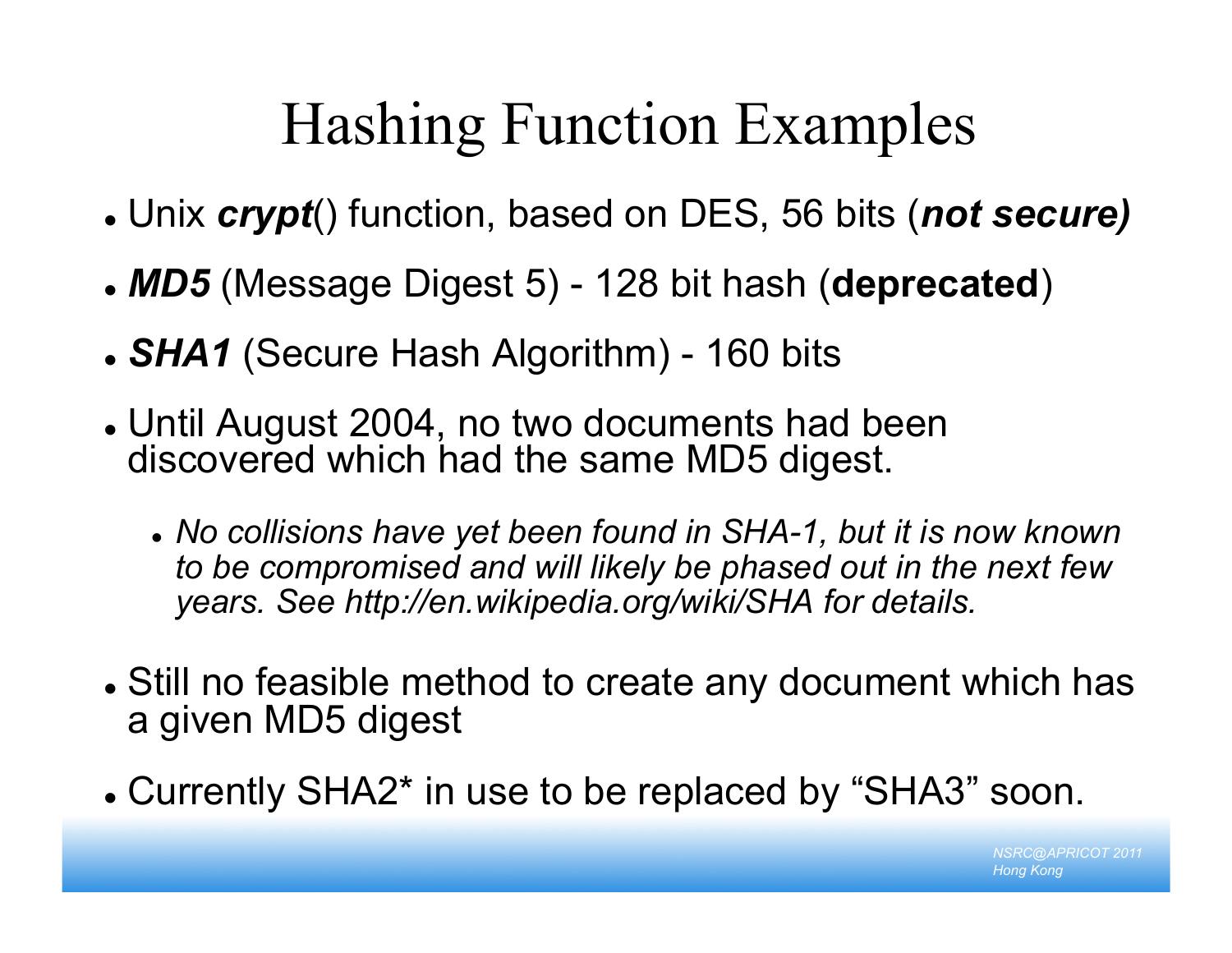## *Hashing* One-Way Encryption



#### Munging the document gives a short *message digest* (hash). Not possible to go back from the digest to the original document.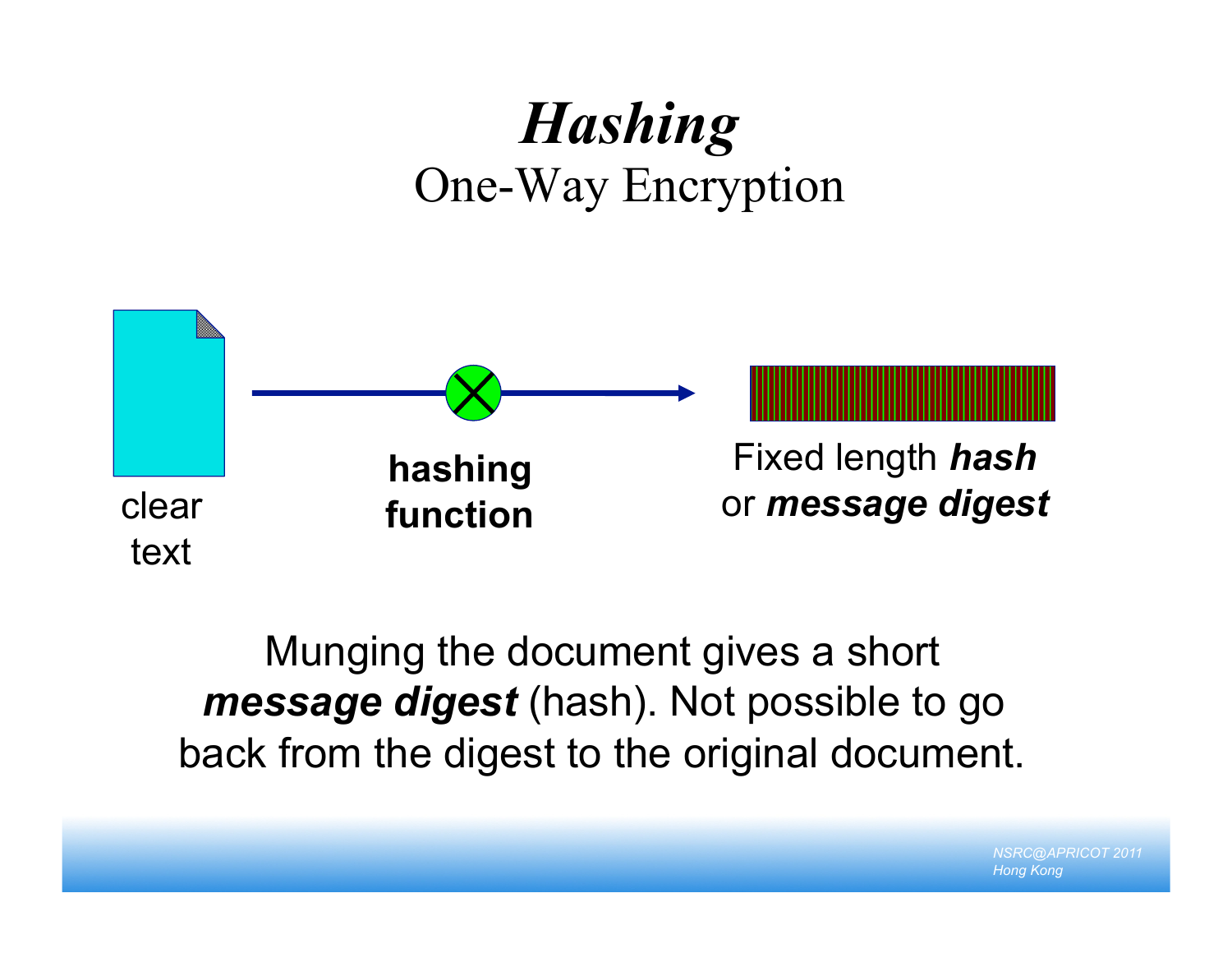# *Hashing*

one-way encryption: another example



Note the significant change in the hash sum for minor changes in the input. Note that the hash sum is the same length for varying input sizes. This is extremely useful.

\*Image courtesy Wikipedia.org.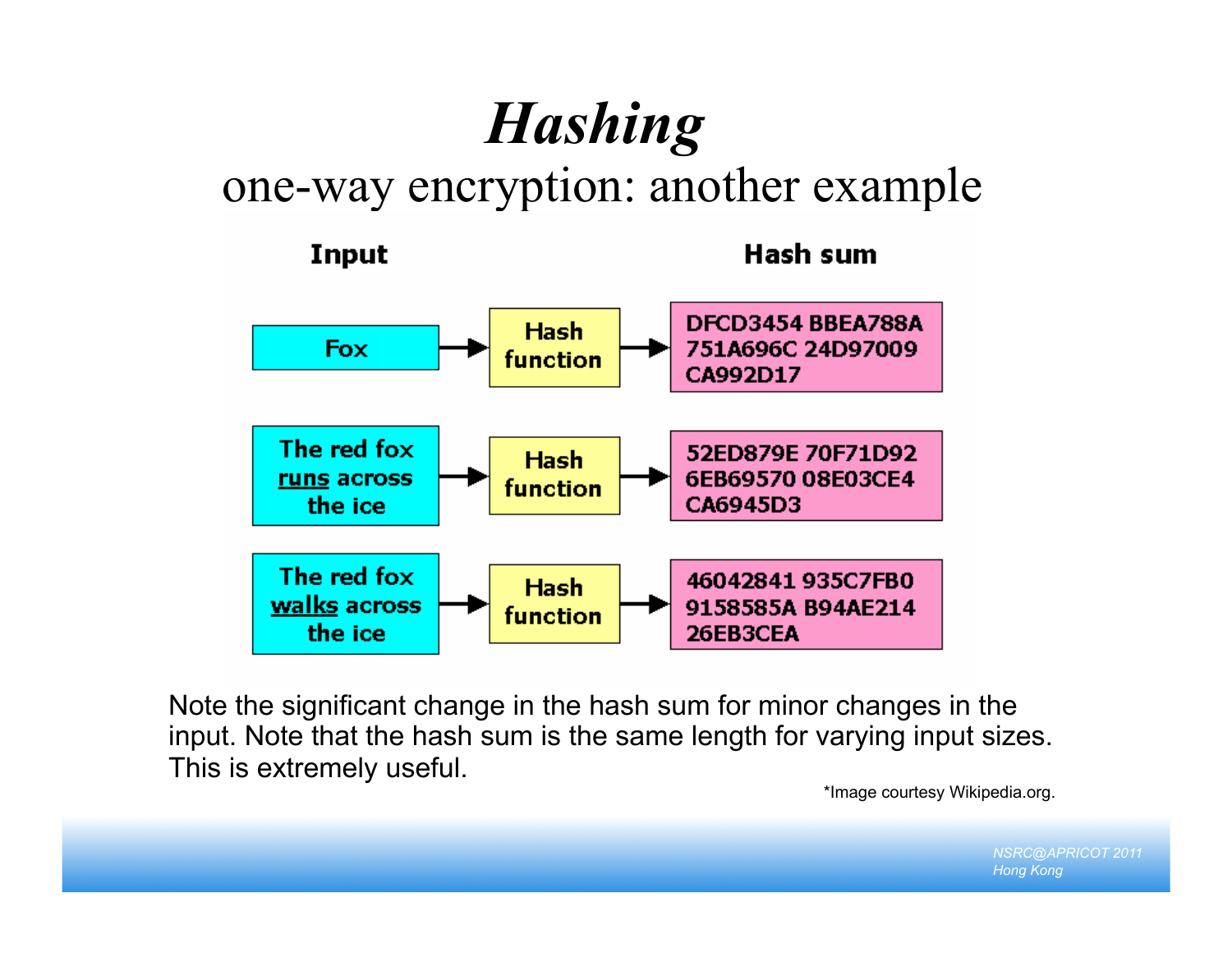## One-Way Hashing Functions cont.

Applying a hashing function to plaintext is called *munging the document*.

The fixed-length result is referred to as a *checksum, fingerprint*, *message digest, signature, digest, hash, hash sum…*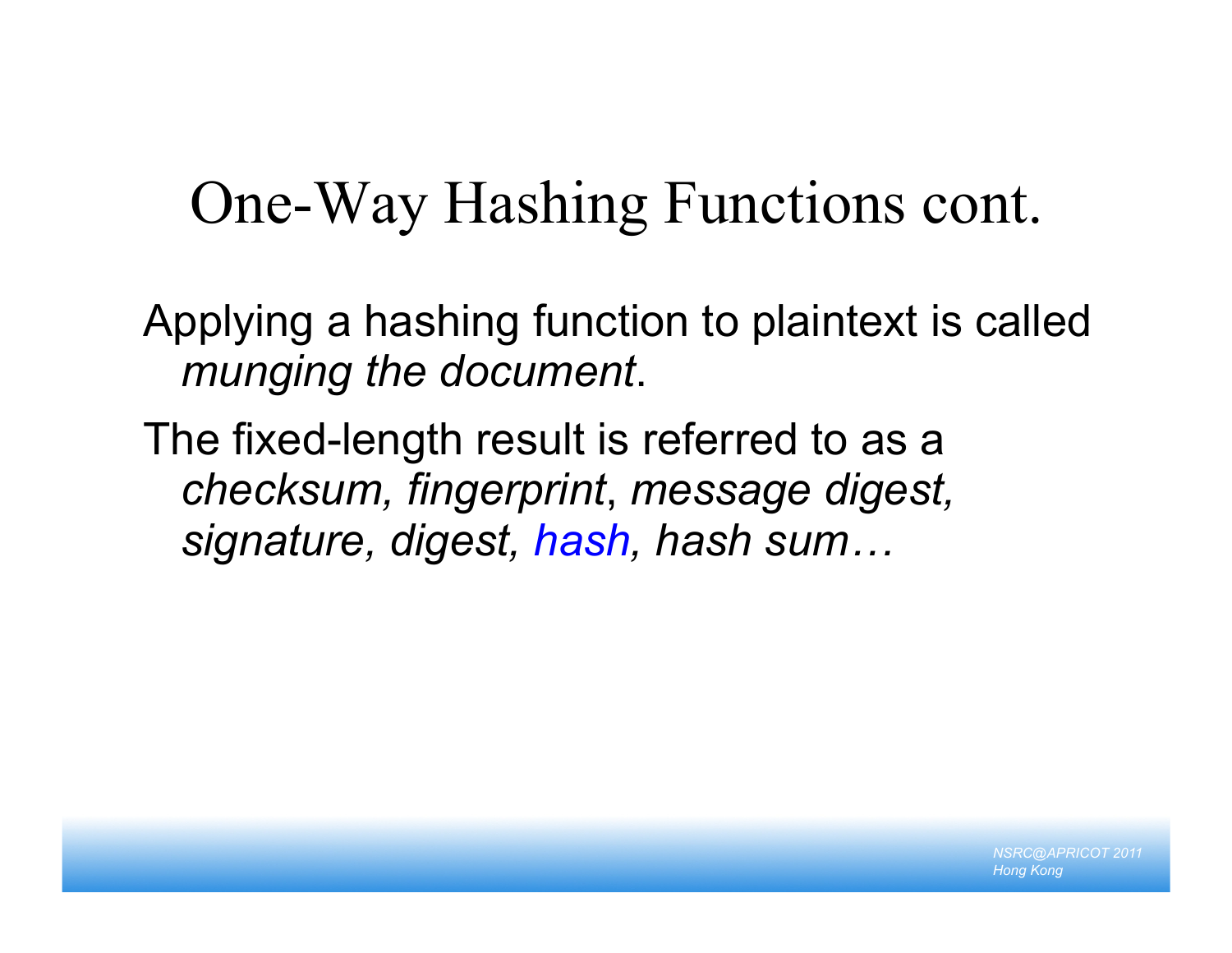## What use is this?

- You can run many megabytes of data through a hashing function, but only have to check 160\* bits of information. A compact and *unique document signature*.\*
- You can generate a *passphrase* for your data such as your private key. If someone gets your private key, they still must know your passphrase to decrypt anything using your private key.
- This is how Unix, Linux and Windows protect user passwords (but not effectively).

**\*** May increase after 2012 if a new SHA-3 algorithm is approved for use.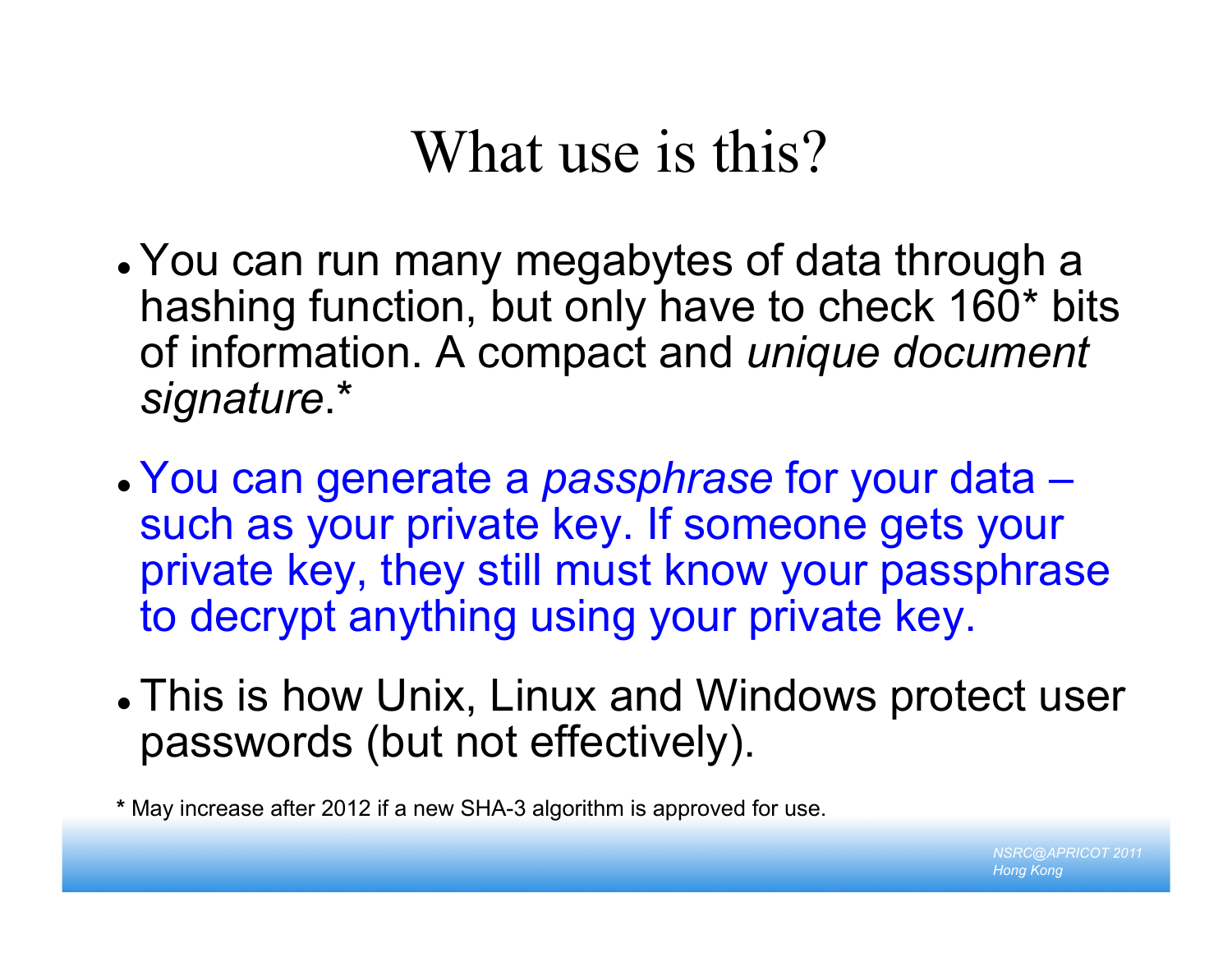### Protecting the Private Key

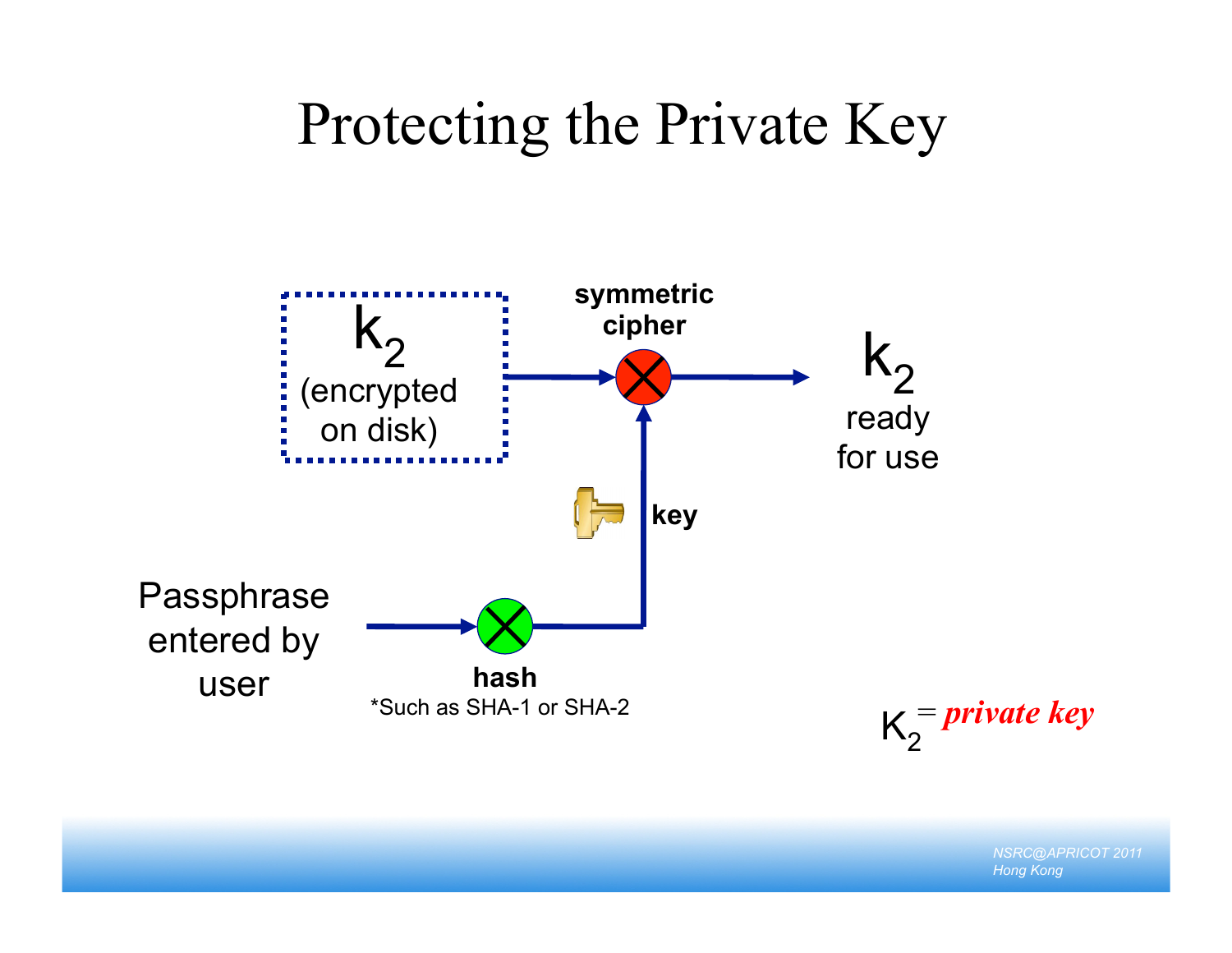# Digital Signatures

Let's reverse the role of public and private keys. To create a digital signature on a document do:

- *Munge* a document.
- Encrypt the *hash* with your private key.
- Send the document plus the encrypted hash.
- On the other end munge the document *and* decrypt the encrypted message digest with the person's public key.
- If they match, the document is authenticated.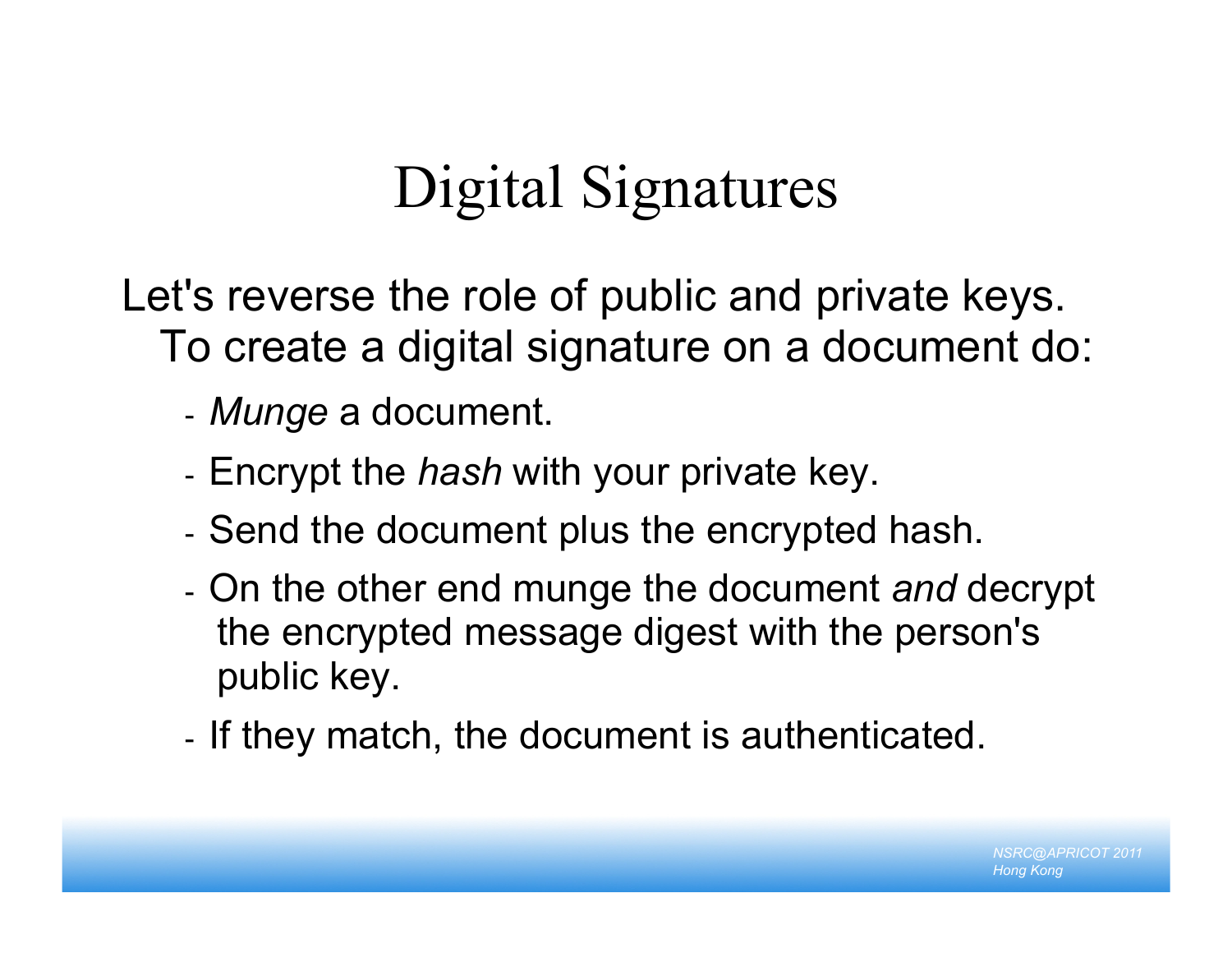# Digital Signatures cont.

Take a hash of the document and encrypt only that. An encrypted hash is called a "digital signature"

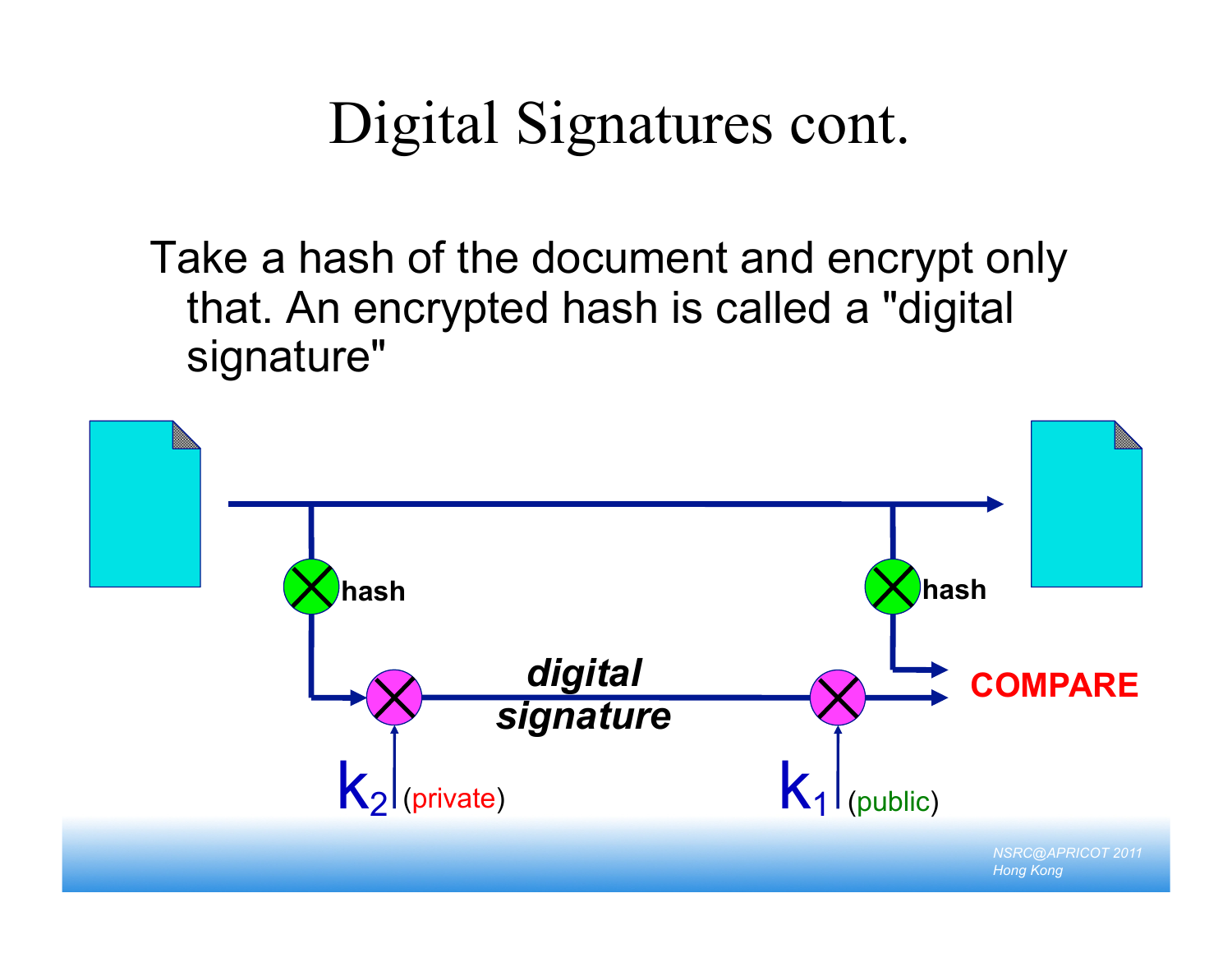# Uses for Digital Signatures

- E-commerce. An instruction to your bank to transfer money can be authenticated with a digital signature.
- A trusted third party can issue declarations such as "the holder of this key is a person who is legally known as Alice Hacker"

Like a passport binds your identity to your face

- Such a declaration is called a "certificate"
- Trusted third party is referred to as a CA, or *Certificate Authority*.
- And… we sign records in the DNS to prove they are authentic, unchanged and come from a trusted source.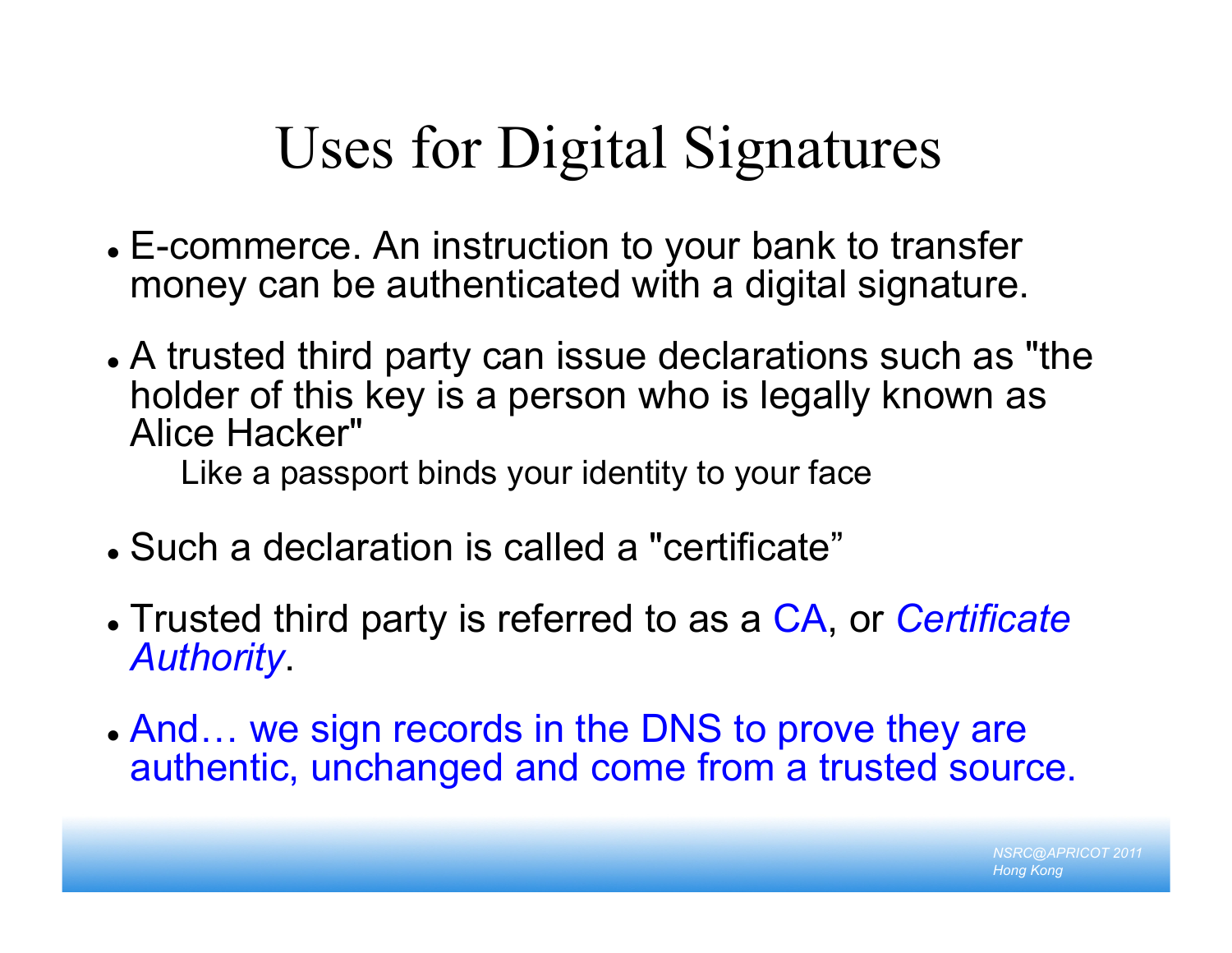# Chain of Trust – Securing the DNS

- 1. Data authenticity and integrity by signing DNS data with a private key.
- 2. Publish the Public Key
- 3. Parent signs child's DNS data (hash of data)
- 4. Child signs DNS data with their private key and publish the Public key.
- 5. Repeat 1 to 4 down the DNS hierarch.
- Root zone's Public key and signed DNS data act as CA for the DNS.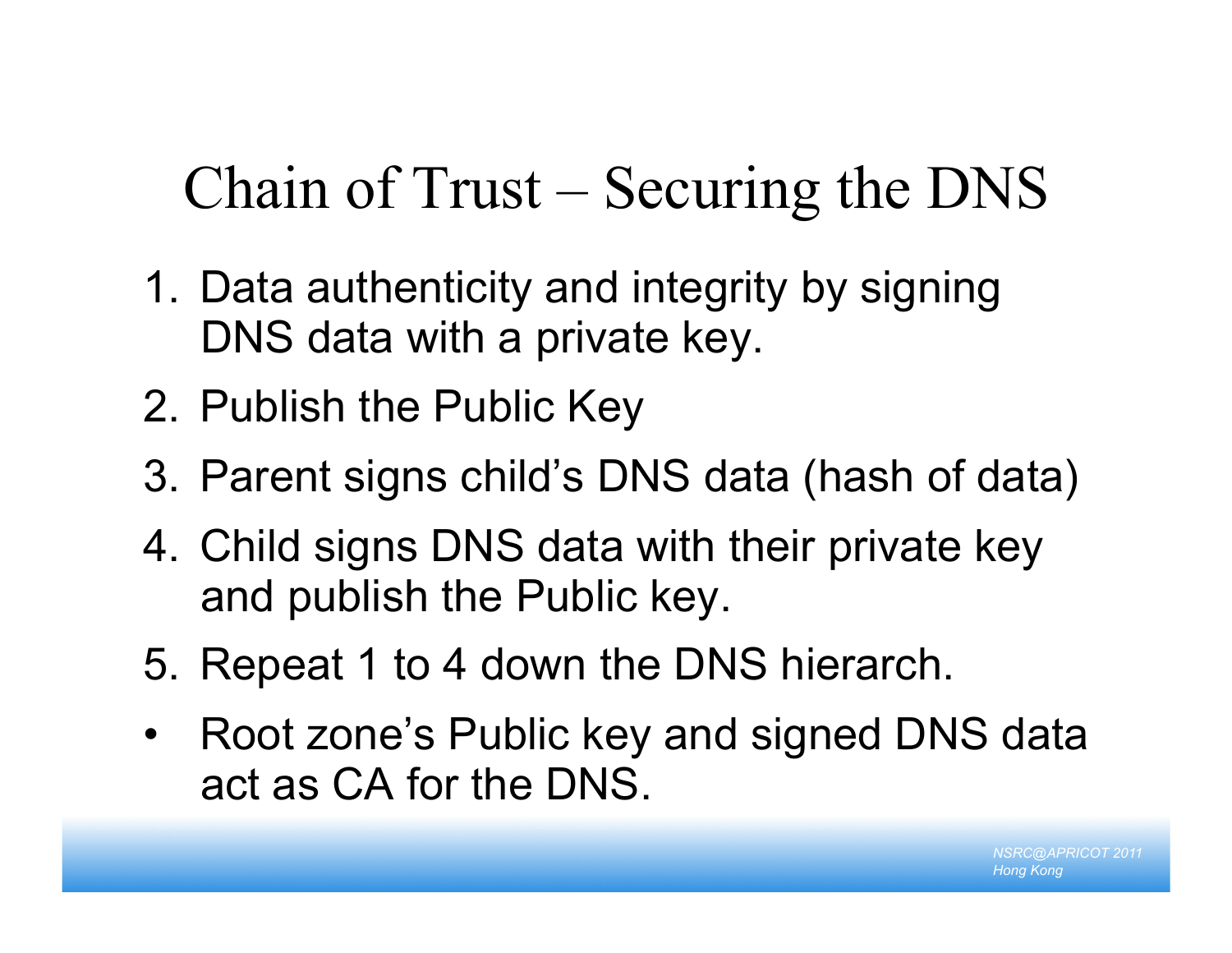# Chain of Trust – Securing the DNS

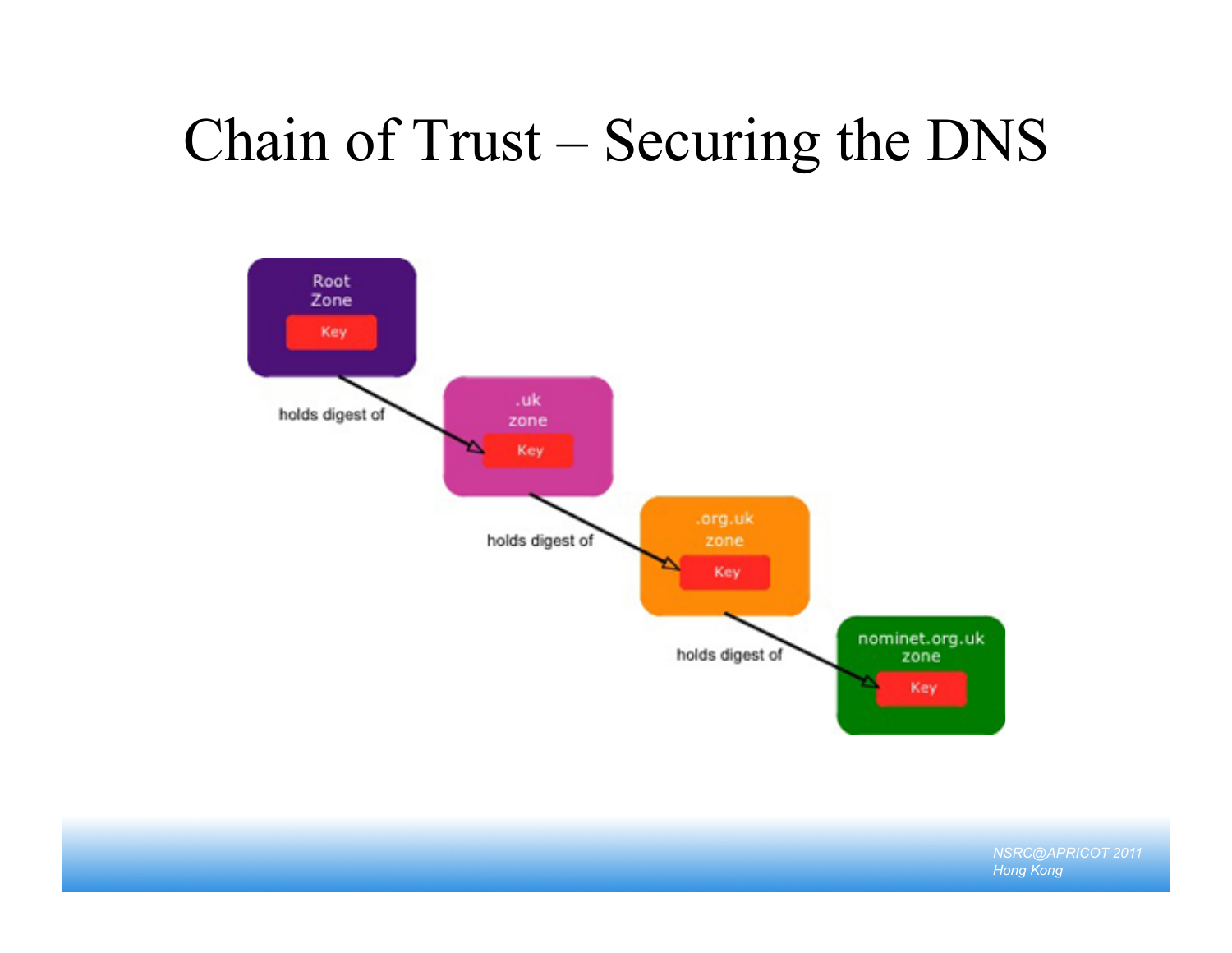# HSMs:Hardware Security Modules

A hardware device that provides:

- A protected keystore:
	- Tamper-proof memory
	- Detection of tampering or key destruction
- Cryptographic processing in hardware
	- Accelerate asymmetric and symmetric processing
	- Support for AES, RSA, 3DES, AES ciphers
- An API for key extraction
	- Hashing may be done on the host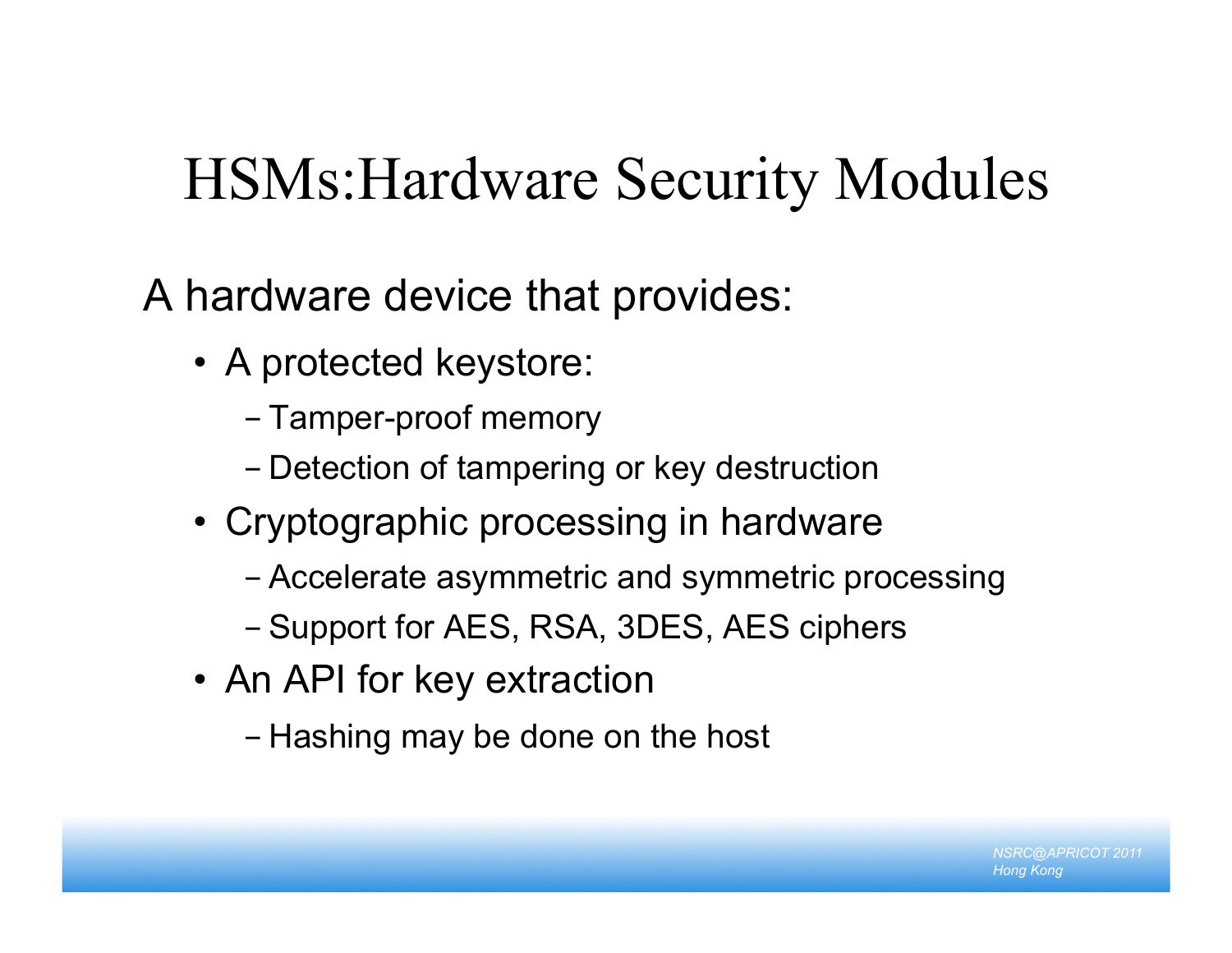### Why use an HSM?

- Protect the private keys (move to HSM)
- Separate Keystore from signing software
- Implements standards compliant security
	- Verifiable security such as FIPS 140-2

*Requires features that show evidence of tampering, including tamper-evident coatings or seals that must be broken to attain physical access to the plaintext cryptographic keys and critical security parameters (CSPs) within the module, or pick-resistant locks on covers or doors to protect against unauthorized physical access.*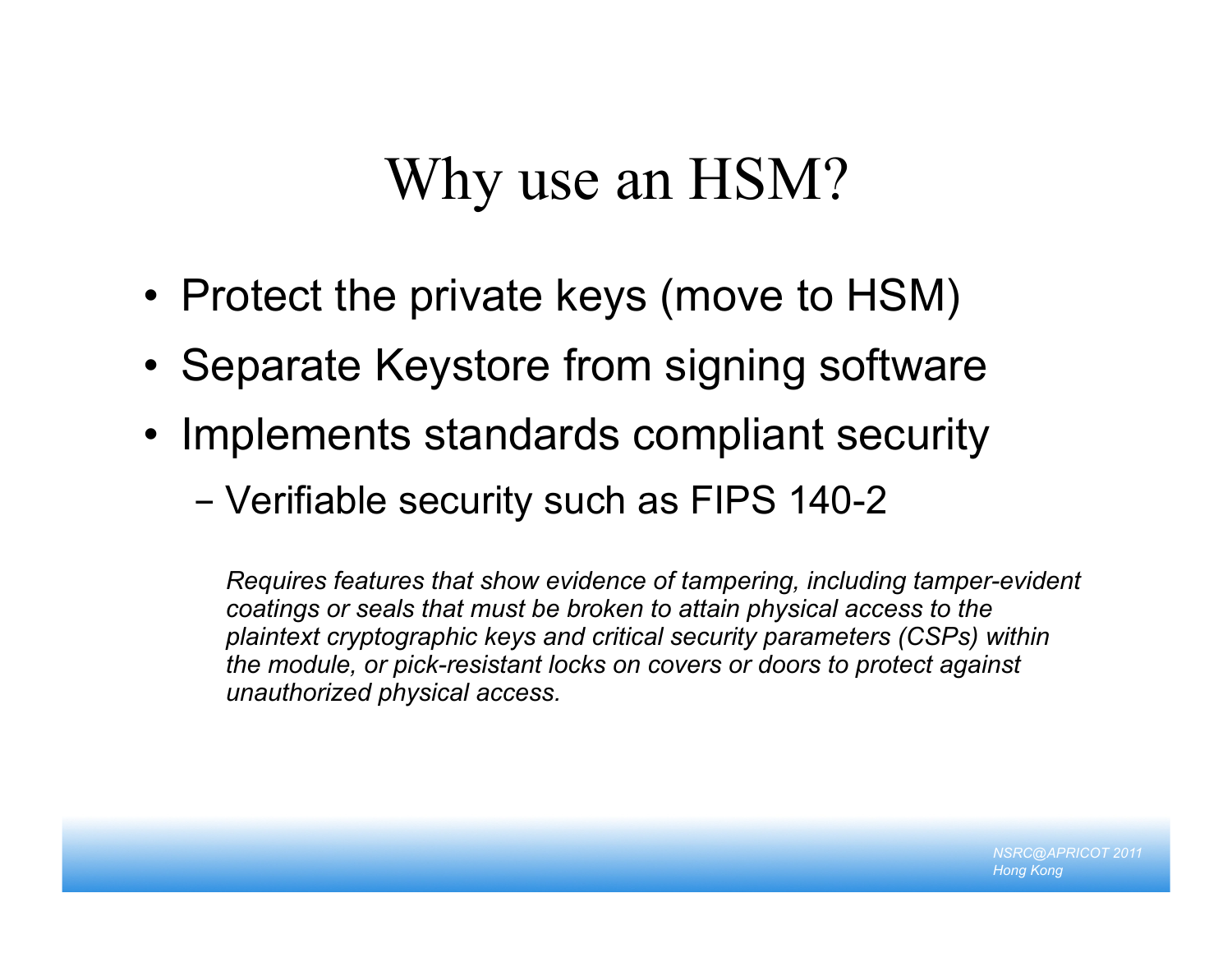## What's an HSM look like?

#### •**Sun Crypto Accelerator 6000**  •Supports: Solaris, RHEL, SUSE •PCI interface •Inexpensive (USD \$1,400)

#### •**AEP Keyper 9720**

•Supports: Solaris, Linux, Windows •Ethernet interface to PC •Expensive (USD \$20,000+)

#### •**Software HSM**

- •Supports: UNIX
- •Software interface to PC
- •Free





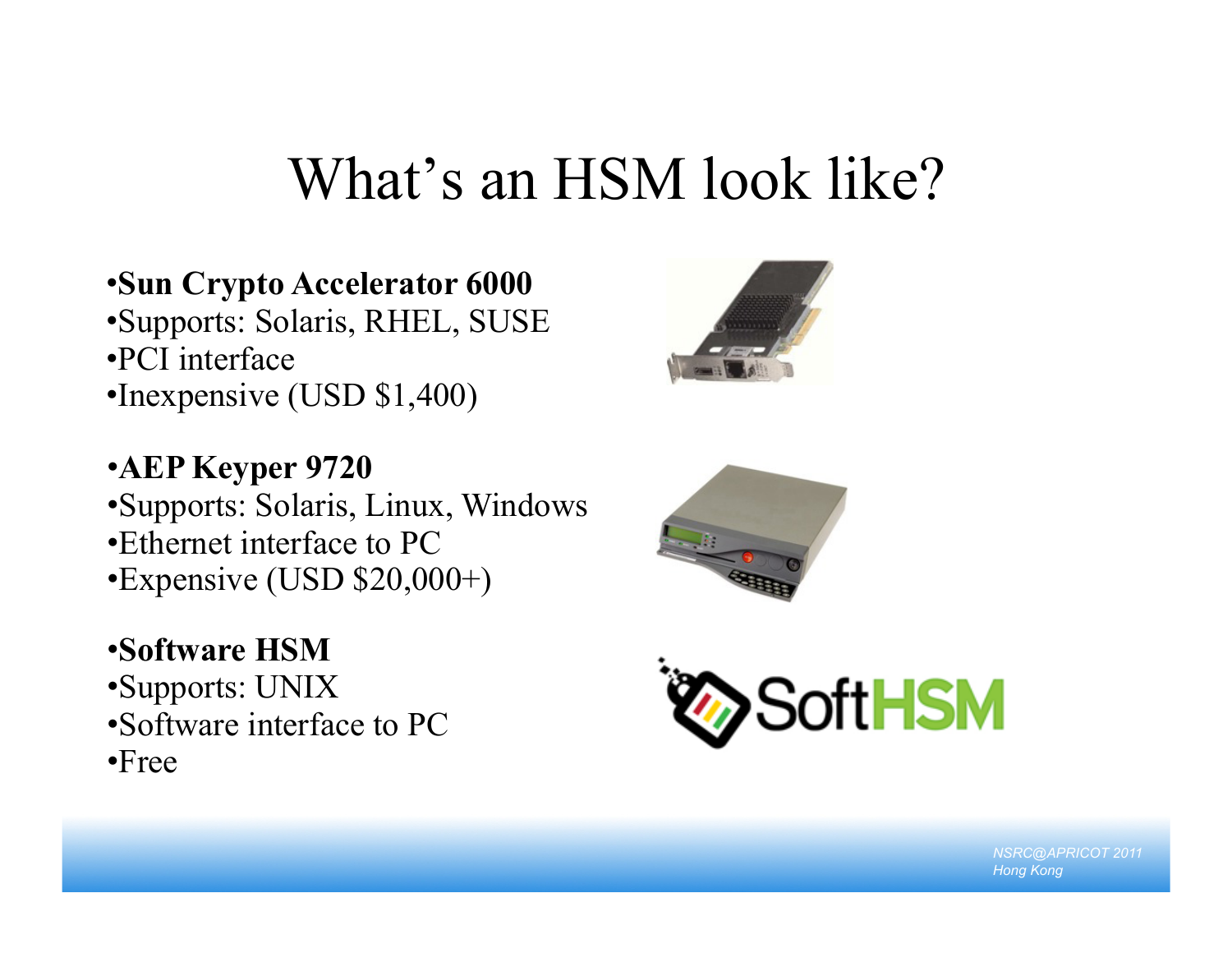## Attacking the Cipher… Reality…?